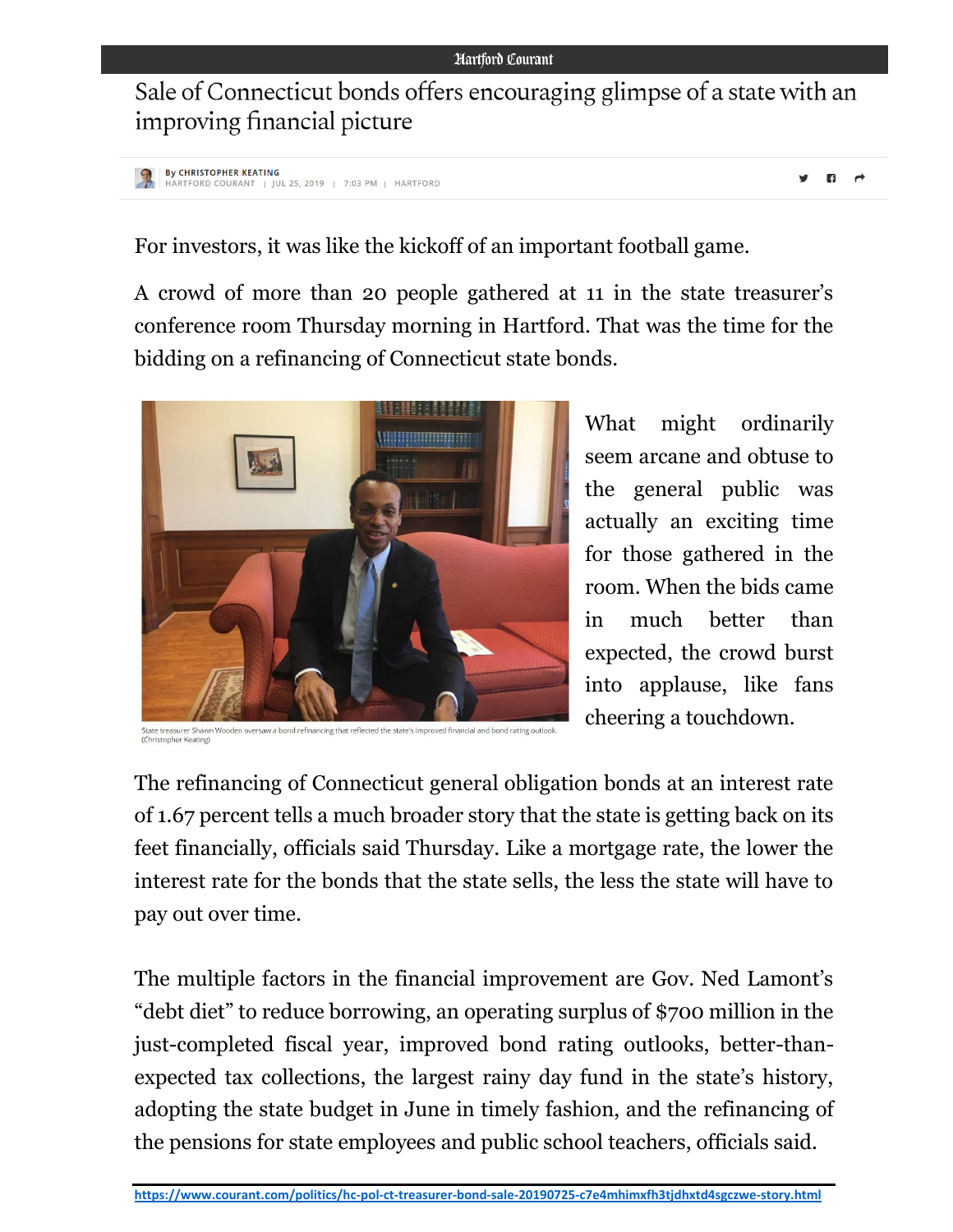State treasurer Shawn Wooden said the low bid from Thursday's winner, J.P. Morgan Securities LLC, and the competitive prices from other financial powerhouses, show that Wall Street knows that Connecticut is moving in the right direction. He described the winning bid as "incredible'' when compared to previous numbers.

"This is much better than anticipated,'' Wooden said in an interview in his Hartford office. "It's another step in the right direction for Connecticut. ... Reducing the amount of borrowing is seen as a positive for the investor community.''

While Connecticut has been flooded with negative economic news over the past decade, Wall Street is known for looking ahead and now sees better times ahead, Wooden said. Financial investors are looking for trends and sometimes see things that the general public misses when they are faced with stagnant wages and benefits.

"Wall Street invests on tomorrow,'' Wooden said. "It's always projecting. Is the state heading in the right direction? It's all about the future.''

But Wooden warned that Connecticut has certainly not solved all of its longrunning problems, which include years of slow economic and job growth.

"This is not claiming victory,'' Wooden said. "We've got to stay the course and do more over a longer period of time to right the ship.''

Joseph McGee, vice president at the Fairfield County Business Council, said Connecticut's financial outlook is improving because the state is borrowing less than in the past and collecting more in taxes at a time when the national economy is growing.

"This debt diet is really improving our bond ratings,'' said McGee, a former state economic development commissioner. "The rainy day fund is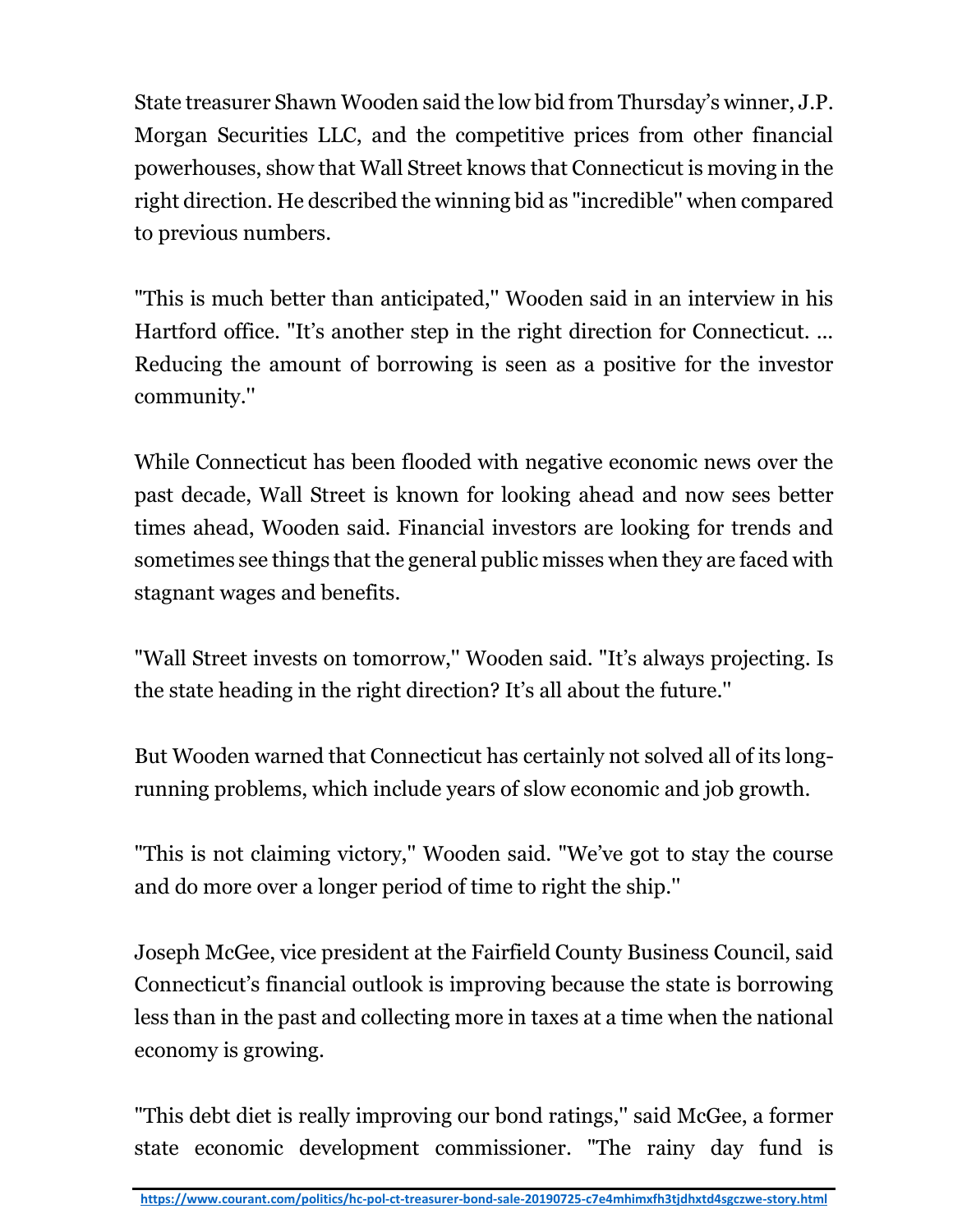unbelievable. The fundamentals of state financing are improving. Taxes are coming in stronger than thought. I don't think that's being Pollyannish.''

A key factor, McGee said, was that Lamont personally traveled to Chicago, Boston and New York City on an "investor road show'' with Wooden and the state budget chief, Melissa McCaw. They met personally with investors, including some who flew in from California to attend the meeting in Chicago.

Like Wooden, McGee said that state officials are keenly aware of the ongoing challenges that cannot be resolved in one day with a successful bond sale. "Our population is not growing,'' McGee said. "We need to do infrastructure.

I'm not trying to paint a picture that there are no problems in Connecticut.'' Wooden agreed, saying that the entire state government must keep its eye on spending and taxes in order to maintain the financial improvements.

"No single treasurer, no single governor, no single legislature can act in isolation,'' Wooden said. "The governor and I worked very closely on the teacher restructuring.''

Back at the treasurer's office, the knowledgeable insiders in the conference room were pleased Thursday when the best bid on the bonds flashed on the screen at 1.67 percent.

"Awesome,'' said Bettina Bronisz, a debt management specialist in the treasurer's office who focuses on general obligation bonds. "Terrific. I was thinking 1.80. This is awesome.''

The biggest names on Wall Street submitted bids on the bonds, including Morgan Stanley, Goldman Sachs, UBS, Wells Fargo, and Bank of America Merrill Lynch. The highest bid came in at 1.81 percent, which would have been a winning bid in earlier times.